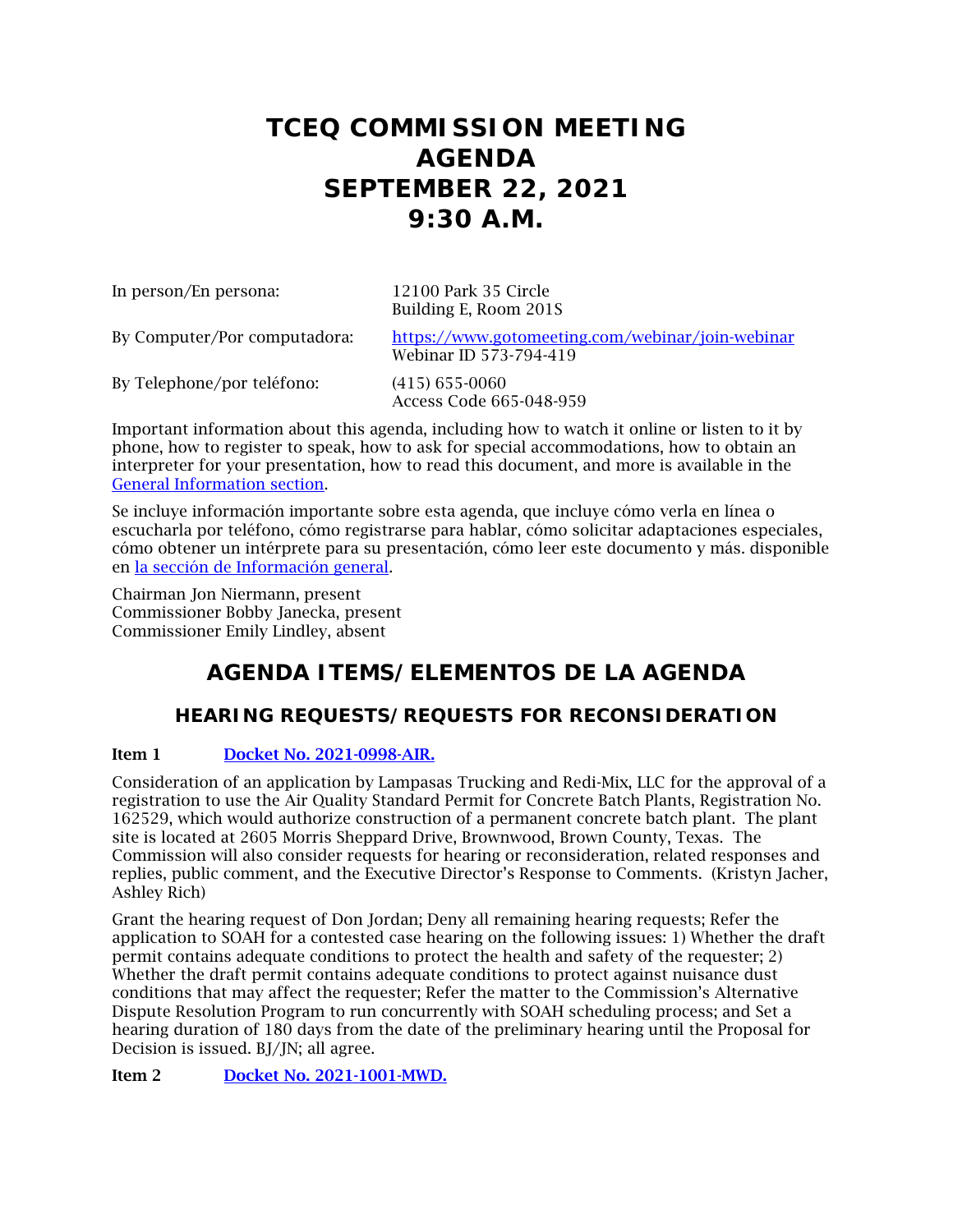Consideration of the application by the City of Granbury for new Texas Pollutant Discharge Elimination System (TPDES) Permit No. WQ0015821001 to authorize the discharge of treated domestic wastewater at an annual average flow not to exceed 2,000,000 gallons per day. The wastewater treatment facility will be located at 3121 Old Granbury Road, Granbury, in Hood County, Texas 76049. The Commission will also consider requests for hearing or reconsideration, related responses and replies, public comment, and the Executive Director's Response to Comments. (Anthony Tatu, Gordon Cooper)

Grant the hearing requests of Bennett's Camping Center and RV Ranch, Walter Shaw and Victoria Calder, Debra and Peter Cook, Doris and John Faber, Woody Frossard, Judith Gagliardo, Cynthia and Norman Gookins, George and Cynthia Griffin, Ronnie and Dianne Hasty, Kay and Bud Lowack, John and Susan Meche, David and Kathy Montgomery, Keith and Colleen Nielsen, Jason Nolte, Stacy and Jim Rist, and Paul Williams; Deny all remaining hearing requests and requests for reconsideration; Refer the application to SOAH for a contested case hearing on the following issues: a) Whether the draft permit complies with applicable requirements to abate and control nuisance odors as set forth in 30 Texas Administrative Code § 309.13(e); b) Whether the draft permit is protective of water quality; c) Whether the draft permit is protective of ground water and wells; d) Whether the draft permit is protective of the health of the requesters and their families, livestock, and wildlife, including endangered species; e) Whether the proposed discharge will adversely impact recreational activities; f) Whether the application is accurate and complete; g) Whether the modeling complies with applicable regulations to ensure the draft permit is protective of water quality; h) Whether the Executive Director's antidegradation review was accurate; i) Whether the nutrient limits in the draft permit comply with applicable Texas Surface Water Quality Standards; j) Whether the Commission should deny or alter the terms and conditions of the draft permit based on the consideration of need under Texas Water Code § 26.0282; k) Whether the applicant's compliance history or technical capabilities raise any issues regarding the applicant's ability to comply with the material terms of the permit that warrant denying or altering the terms of the draft permit; l) Whether the proposed location for the faciality complies with the 100-year flood plain and wetland location standards found in 30 Texas Administrative Code § 309.13(a) and (b); m) Whether the applicant substantially complied with applicable public notice requirements; and Set a hearing duration of 180 days from the date of the preliminary hearing until the Proposal for Decision is issued. BJ/JN; all agree.

## **USE DETERMINATION MATTERS**

## Item 3 [Docket No. 2021-0925-MIS-U.](http://www.tceq.texas.gov/assets/public/comm_exec/agendas/comm/backup/Agendas/2021/09-22-2021/rattler.pdf)

Consideration of the appeal filed by the Deputy Chief Appraiser of the Reeves County Appraisal District regarding the Executive Director's June 15, 2021 positive use determination issued on Application No. 23712 to Rattler Midstream Operating LLC in Reeves County, Texas. The Commission will also consider the application and all timely responses and reply briefs. (Don Redmond, Sierra Redding, Heidi Maldonado, Guy Hoffman)

Deny Reeves County Appraisal District's appeal and Affirm the Executive Director's positive use determination on Application No. 23712 issued to Rattler Midstream Operating LLC. BJ/JN; all agree.

## Item 4 [Docket No. 2021-0945-MIS-U.](http://www.tceq.texas.gov/assets/public/comm_exec/agendas/comm/backup/Agendas/2021/09-22-2021/diamondback.pdf)

Consideration of the appeal filed by the Deputy Chief Appraiser of Reeves County Appraisal District regarding the Executive Director's June 30, 2021 positive use determination issued on Application No. 23720 to Diamondback E&P LLC in Reeves County, Texas. The Commission will also consider the application and all timely responses and reply briefs. (Don Redmond, Sierra Redding, Heidi Maldonado, Guy Hoffman)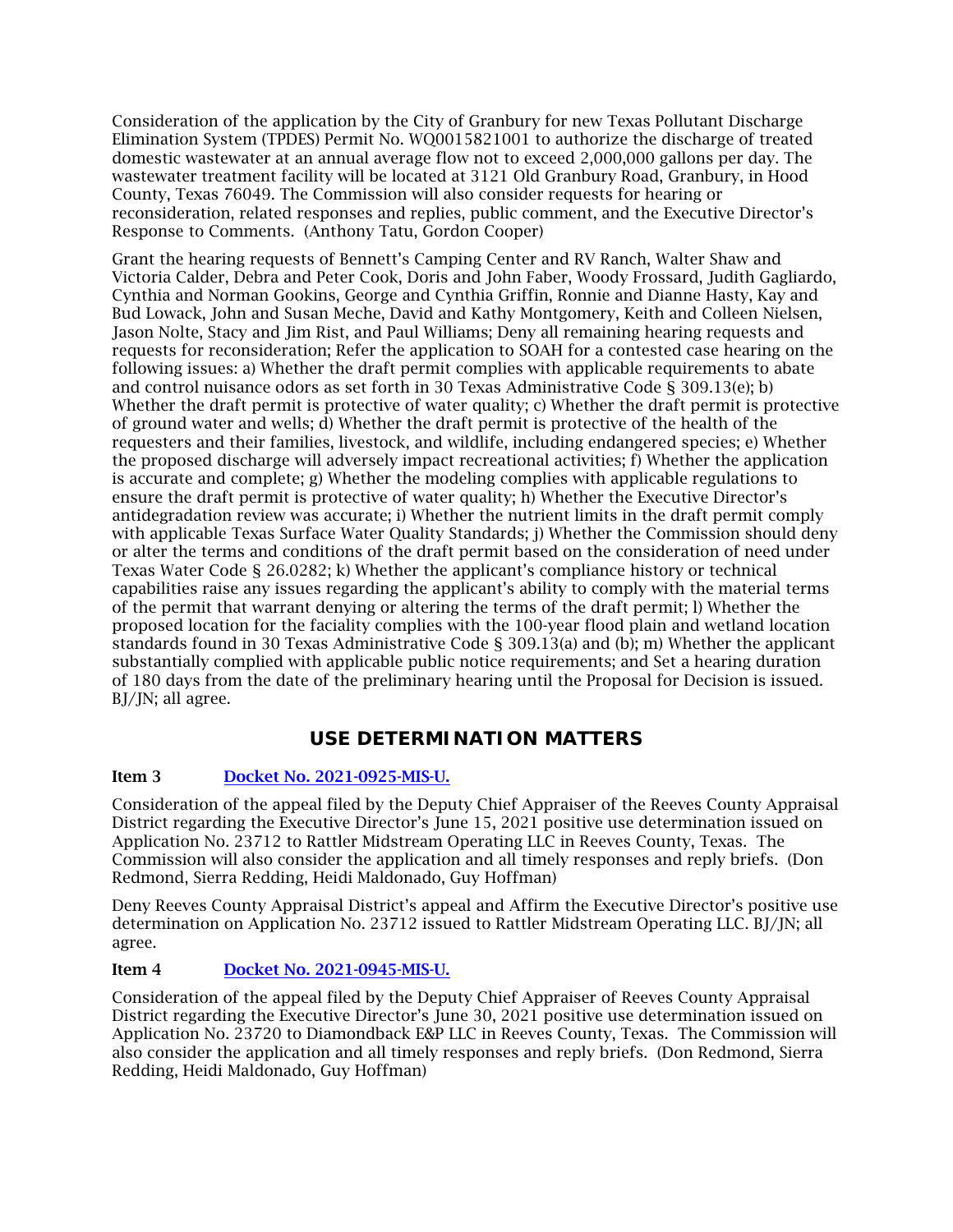Deny Reeves County Appraisal District's appeal and Affirm the Executive Director's positive use determination on Application No. 23720 issued to Diamondback E&P LLC. BJ/JN; all agree.

## **AIR QUALITY ENFORCEMENT AGREED ORDERS**

## Item 5 [Docket No. 2020-1051-AIR-E.](http://www.tceq.texas.gov/assets/public/comm_exec/agendas/comm/backup/Agendas/2021/09-22-2021/1051AIR.pdf)

Consideration of an Agreed Order assessing administrative penalties and requiring certain actions of Cambrian Management, Ltd. in Ector County; RN102190485; for air quality violations pursuant to Tex. Health & Safety Code ch. 382, Tex. Water Code ch. 7, and the rules of the Texas Commission on Environmental Quality, including specifically 30 Tex. Admin. Code ch. 60. (Danielle Porras, Michael Parrish)

Adopt the Agreed Order. BJ/JN; all agree.

## Item 6 [Docket No. 2020-0998-AIR-E.](http://www.tceq.texas.gov/assets/public/comm_exec/agendas/comm/backup/Agendas/2021/09-22-2021/0998AIR.pdf)

Consideration of an Agreed Order assessing administrative penalties and requiring certain actions of Gulf Coast Authority in Harris County; RN100219211; for air quality violations pursuant to Tex. Health & Safety Code ch. 382, Tex. Water Code ch. 7, and the rules of the Texas Commission on Environmental Quality, including specifically 30 Tex. Admin. Code ch. 60. (Richard Garza, Michael Parrish)

Adopt the Agreed Order. BJ/JN; all agree.

## **EDWARDS AQUIFER ENFROCEMENT AGREED ORDER**

## Item 7 [Docket No. 2020-1440-EAQ-E.](http://www.tceq.texas.gov/assets/public/comm_exec/agendas/comm/backup/Agendas/2021/09-22-2021/1440EAQ.pdf)

Consideration of an Agreed Order assessing administrative penalties against West Harbour, LLC in Travis County; RN111069696; for Edwards Aquifer violations pursuant to Tex. Water Code chs. 7 and 26 and the rules of the Texas Commission on Environmental Quality, including specifically 30 Tex. Admin. Code ch. 60. (Alejandro Laje, Michael Parrish)

Adopt the Agreed Order. BJ/JN; all agree.

## **INDUSTRIAL AND HAZARDOUS WASTE ENFORCEMENT AGREED ORDERS**

## Item 8 [Docket No. 2020-0842-IHW-E.](http://www.tceq.texas.gov/assets/public/comm_exec/agendas/comm/backup/Agendas/2021/09-22-2021/0842IHW.pdf)

Consideration of an Agreed Order assessing administrative penalties and requiring certain actions of Blanchard Refining Company LLC in Galveston County; RN102535077; for industrial and hazardous waste violations pursuant to Tex. Health & Safety Code ch. 361, Tex. Water Code ch. 7, and the rules of the Texas Commission on Environmental Quality, including specifically 30 Tex. Admin. Code ch. 60. (Hailey Johnson, Michael Parrish)

Adopt the Agreed Order. BJ/JN; all agree.

## Item 9 [Docket No. 2020-0592-IHW-E.](http://www.tceq.texas.gov/assets/public/comm_exec/agendas/comm/backup/Agendas/2021/09-22-2021/0592IHW.pdf)

Consideration of an Agreed Order assessing administrative penalties against SET ENVIRONMENTAL, INC. in Harris County; RN100607126; for industrial and hazardous waste violations pursuant to Tex. Health & Safety Code ch. 361, Tex. Water Code ch. 7, and the rules of the Texas Commission on Environmental Quality, including specifically 30 Tex. Admin. Code ch. 60. (Stephanie McCurley, Michael Parrish)

Adopt the Agreed Order. BJ/JN; all agree.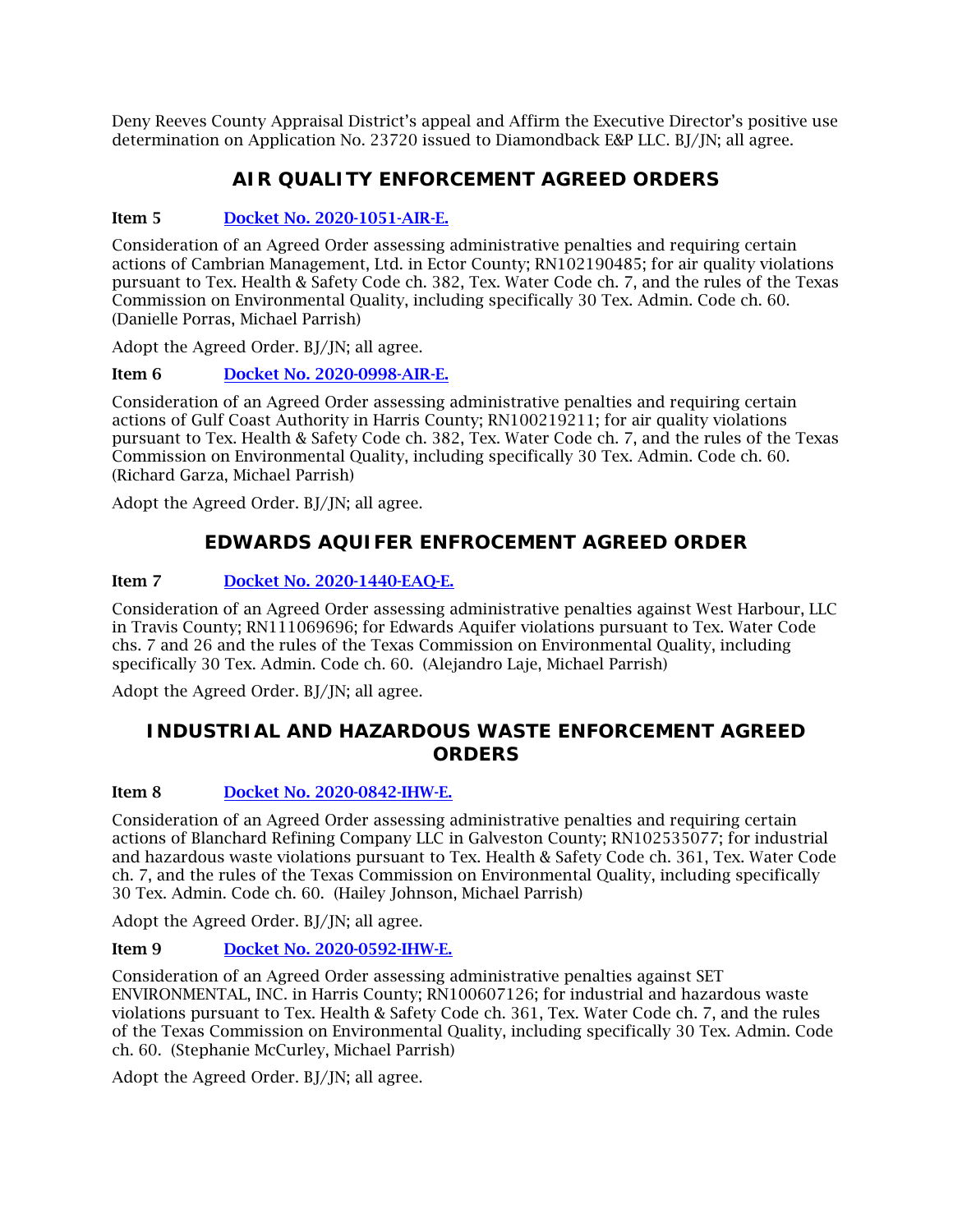## **INDUSTRIAL WASTE DISCHARGE ENFORCEMENT AGREED ORDERS**

## Item 10 [Docket No. 2020-1414-IWD-E.](http://www.tceq.texas.gov/assets/public/comm_exec/agendas/comm/backup/Agendas/2021/09-22-2021/1414IWD.pdf)

Consideration of an Agreed Order assessing administrative penalties and requiring certain actions of Total Petrochemicals & Refining USA, Inc. in Jefferson County; RN102457520; for water quality violations pursuant to Tex. Water Code chs. 7 and 26 and the rules of the Texas Commission on Environmental Quality, including specifically 30 Tex. Admin. Code ch. 60. (Stephanie Frederick, Michael Parrish)

Adopt the Agreed Order. BJ/JN; all agree.

## Item 11 [Docket No. 2020-1303-IWD-E.](http://www.tceq.texas.gov/assets/public/comm_exec/agendas/comm/backup/Agendas/2021/09-22-2021/1303IWD.pdf)

Consideration of an Agreed Order assessing administrative penalties and requiring certain actions of voestalpine Texas LLC in San Patricio County; RN106597875; for water quality violations pursuant to Tex. Water Code chs. 7 and 26 and the rules of the Texas Commission on Environmental Quality, including specifically 30 Tex. Admin. Code ch. 60. (Katelyn Tubbs, Michael Parrish)

Adopt the Agreed Order. BJ/JN; all agree.

## **MUNICIPAL SOLID WASTE ENFORCEMENT DEFAULT ORDER**

## Item 12 [Docket No. 2019-0493-MSW-E.](http://www.tceq.texas.gov/assets/public/comm_exec/agendas/comm/backup/Agendas/2021/09-22-2021/0493MSW.pdf)

Consideration of a Default Order assessing administrative penalties against Marco Linares dba Linares Auto Salvage in Trinity County; RN106242357; for used oil violations pursuant to Tex. Water Code ch. 7, Tex. Health & Safety Code ch. 371, and the rules of the Texas Commission on Environmental Quality. (Taylor Pearson, Elisa Guerra)

Adopt the Default Order. BJ/JN; all agree.

## **MUNICIPAL WASTE DISCHARGE ENFORCEMENT AGREED ORDERS**

## Item 13 [Docket No. 2020-1231-MWD-E.](http://www.tceq.texas.gov/assets/public/comm_exec/agendas/comm/backup/Agendas/2021/09-22-2021/1231MWD.pdf)

Consideration of an Agreed Order assessing administrative penalties and requiring certain actions of the City of Corpus Christi in Nueces County; RN101610327; for water quality violations pursuant to Tex. Water Code chs. 7 and 26 and the rules of the Texas Commission on Environmental Quality, including specifically 30 Tex. Admin. Code ch. 60. (Stephanie Frederick, Michael Parrish)

Adopt the Agreed Order. BJ/JN; all agree.

## Item 14 [Docket No. 2020-1381-MWD-E.](http://www.tceq.texas.gov/assets/public/comm_exec/agendas/comm/backup/Agendas/2021/09-22-2021/1381MWD.pdf)

Consideration of an Agreed Order assessing administrative penalties and requiring certain actions of the City of Trinidad in Henderson County; RN101609378; for water quality violations pursuant to Tex. Water Code chs. 7 and 26 and the rules of the Texas Commission on Environmental Quality, including specifically 30 Tex. Admin. Code ch. 60. (Ellen Ojeda, Michael Parrish)

Adopt the Agreed Order. BJ/JN; all agree.

## **PETROLEUM STORAGE TANK ENFORCEMENT AGREED ORDERS**

Item 15 Docket [No. 2020-1146-PST-E.](http://www.tceq.texas.gov/assets/public/comm_exec/agendas/comm/backup/Agendas/2021/09-22-2021/1146PST.pdf)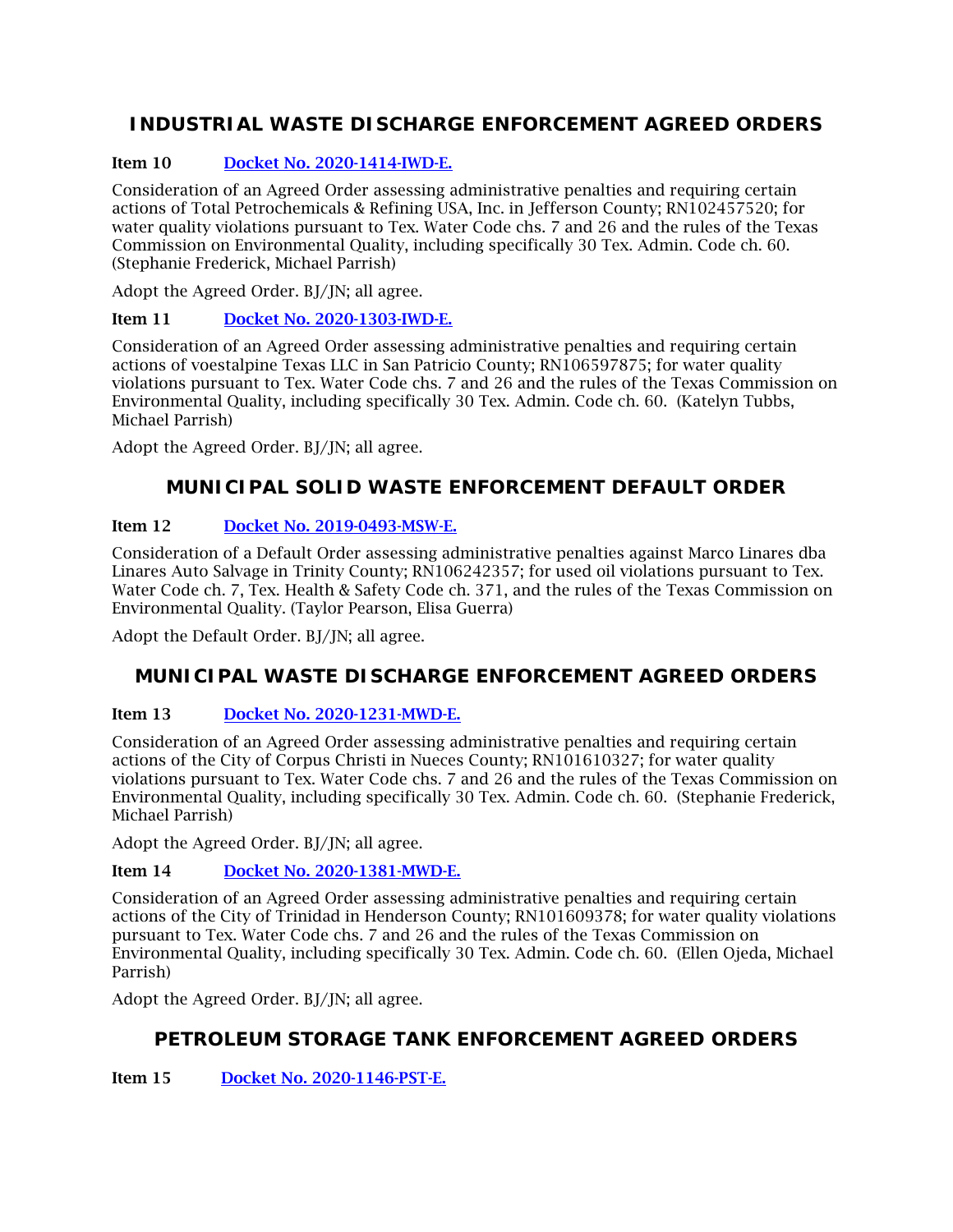Consideration of an Agreed Order assessing administrative penalties and requiring certain actions of EZ ACTION RETAIL, L.P. dba Busy Beaver in Karnes County; RN101837862; for petroleum storage tank violations pursuant to Tex. Water Code chs. 7 and 26 and the rules of the Texas Commission on Environmental Quality, including specifically 30 Tex. Admin. Code ch. 60. (Courtney Atkins, Michael Parrish)

Adopt the Agreed Order. BJ/JN; all agree.

Item 16 [Docket No. 2020-1157-PST-E.](http://www.tceq.texas.gov/assets/public/comm_exec/agendas/comm/backup/Agendas/2021/09-22-2021/1157PST.pdf)

Consideration of an Agreed Order assessing administrative penalties against Quik-Way Retail Associates II, Ltd. in Denton County; RN101827665; for petroleum storage tank violations pursuant to Tex. Water Code chs. 7 and 26 and the rules of the Texas Commission on Environmental Quality, including specifically 30 Tex. Admin. Code ch. 60. (Amanda Conner, Michael Parrish)

Adopt the Agreed Order. BJ/JN; all agree.

Item 17 [Docket No. 2020-0300-PST-E.](http://www.tceq.texas.gov/assets/public/comm_exec/agendas/comm/backup/Agendas/2021/09-22-2021/0300PST.pdf)

Consideration of an Agreed Order assessing administrative penalties and requiring certain actions of RC Lakeside Properties LLC dba RC Lakeside Store in Navarro County; RN102020088; for petroleum storage tank violations pursuant to Tex. Water Code chs. 7 and 26 and the rules of the Texas Commission on Environmental Quality, including specifically 30 Tex. Admin. Code ch. 60. (John Fennell, Michael Parrish)

Adopt the Agreed Order. BJ/JN; all agree.

## Item 18 [Docket No. 2020-1112-PST-E.](http://www.tceq.texas.gov/assets/public/comm_exec/agendas/comm/backup/Agendas/2021/09-22-2021/1112PST.pdf)

Consideration of an Agreed Order assessing administrative penalties and requiring certain actions of SANTA FE CHEVRON, INC. in Galveston County; RN102010865; for petroleum storage tank violations pursuant to Tex. Water Code chs. 7 and 26 and the rules of the Texas Commission on Environmental Quality, including specifically 30 Tex. Admin. Code ch. 60. (Tyler Richardson, Michael Parrish)

Adopt the Agreed Order. BJ/JN; all agree.

## Item 19 [Docket No. 2020-0554-PST-E.](http://www.tceq.texas.gov/assets/public/comm_exec/agendas/comm/backup/Agendas/2021/09-22-2021/0554PST.pdf)

Consideration of an Agreed Order assessing administrative penalties and requiring certain actions of SEZAA, INC. dba Korner Food Mart in Fort Bend County; RN101436202; for petroleum storage tank violations pursuant to Tex. Water Code chs. 7 and 26 and the rules of the Texas Commission on Environmental Quality, including specifically 30 Tex. Admin. Code ch. 60. (Alain Elegbe, Michael Parrish)

Adopt the Agreed Order. BJ/JN; all agree.

## **PETROLEUM STORAGE TANK ENFORCEMENT DEFAULT ORDERS**

## Item 20 [Docket No. 2019-1723-PST-E.](http://www.tceq.texas.gov/assets/public/comm_exec/agendas/comm/backup/Agendas/2021/09-22-2021/1723PST.pdf)

Consideration of a Default Order assessing administrative penalties against and requiring certain actions of Oscar Castro dba Guidry's Body Shop in Jefferson County; RN100694876; for petroleum storage tank violations pursuant to Tex. Water Code chs. 7 and 26 and the rules of the Texas Commission on Environmental Quality, including specifically 30 Tex. Admin. Code ch. 60. (John S. Merculief II, Elisa Guerra)

Adopt the Default Order. BJ/JN; all agree.

Item 21 [Docket No. 2020-0530-PST-E.](http://www.tceq.texas.gov/assets/public/comm_exec/agendas/comm/backup/Agendas/2021/09-22-2021/0530PST.pdf)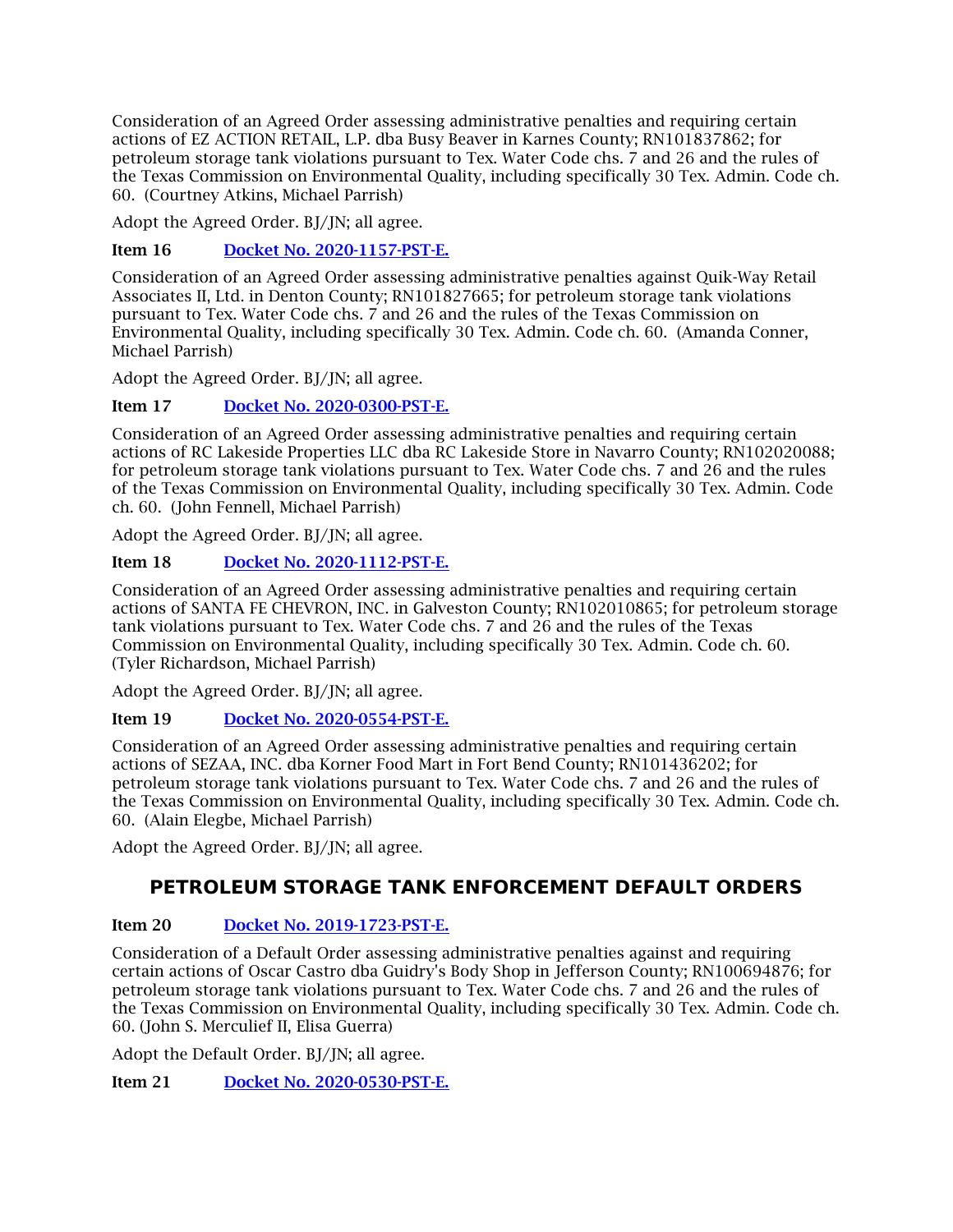Consideration of a Default Order assessing administrative penalties against Reza Family Inc. dba Valley View Station in Cooke County; RN105571921; for petroleum storage tank violations pursuant to Tex. Water Code chs. 7 and 26 and the rules of the Texas Commission on Environmental Quality, including specifically 30 Tex. Admin. Code ch. 60. (Casey Kurnath, Elisa Guerra)

Adopt the Default Order. BJ/JN; all agree.

## **PETROLEUM STORAGE TANK ENFORCEMENT DEFAULT AND SHUTDOWN ORDER**

## Item 22 [Docket No. 2020-0272-PST-E.](http://www.tceq.texas.gov/assets/public/comm_exec/agendas/comm/backup/Agendas/2021/09-22-2021/0272PST.pdf)

Consideration of a Default and Shutdown Order assessing administrative penalties against and requiring certain actions of Michael Reid dba Mike's Mini Mart in Gregg County; RN102719937; for petroleum storage tank violations pursuant to Tex. Water Code chs. 7 and 26 and the rules of the Texas Commission on Environmental Quality, including specifically 30 Tex. Admin. Code ch. 60. (Casey Kurnath, Elisa Guerra)

Adopt the Default and Shutdown Order. BJ/JN; all agree.

## **PUBLIC WATER SYSTEM ENFORCEMENT AGREED ORDERS**

## Item 23 [Docket No. 2020-1353-PWS-E.](http://www.tceq.texas.gov/assets/public/comm_exec/agendas/comm/backup/Agendas/2021/09-22-2021/1353PWS.pdf)

Consideration of an Agreed Order assessing administrative penalties and requiring certain actions of the City of Anton in Hockley County; RN101202448; for public drinking water violations pursuant to Tex. Health & Safety Code ch. 341 and the rules of the Texas Commission on Environmental Quality. (Amanda Conner, Michael Parrish)

Adopt the Agreed Order. BJ/JN; all agree.

Item 24 [Docket No. 2020-0954-PWS-E.](http://www.tceq.texas.gov/assets/public/comm_exec/agendas/comm/backup/Agendas/2021/09-22-2021/0954PWS.pdf)

Consideration of an Agreed Order assessing administrative penalties and requiring certain actions of the City of Shepherd in San Jacinto County; RN101213718; for public drinking water violations pursuant to Tex. Health & Safety Code ch. 341 and the rules of the Texas Commission on Environmental Quality. (Aaron Vincent, Michael Parrish)

Adopt the Agreed Order. BJ/JN; all agree.

Item 25 [Docket No. 2020-1375-PWS-E.](http://www.tceq.texas.gov/assets/public/comm_exec/agendas/comm/backup/Agendas/2021/09-22-2021/1375PWS.pdf)

Consideration of an Agreed Order assessing administrative penalties and requiring certain actions of PIXLEY WATER WORKS, INC. in Polk County; RN101182814; for public drinking water violations pursuant to Tex. Health & Safety Code ch. 341 and the rules of the Texas Commission on Environmental Quality. (Carlos Molina, Michael Parrish)

## Item 26 [Docket No. 2020-1320-PWS-E.](http://www.tceq.texas.gov/assets/public/comm_exec/agendas/comm/backup/Agendas/2021/09-22-2021/1320PWS.pdf)

Consideration of an Agreed Order assessing administrative penalties and requiring certain actions of SAM RAYBURN WATER, INC. in San Augustine County; RN101274165; for public drinking water violations pursuant to Tex. Health & Safety Code ch. 341 and the rules of the Texas Commission on Environmental Quality. (Julianne Dewar, Michael Parrish)

Adopt the Agreed Order. BJ/JN; all agree.

## Item 27 [Docket No. 2019-1747-PWS-E.](http://www.tceq.texas.gov/assets/public/comm_exec/agendas/comm/backup/Agendas/2021/09-22-2021/1747PWS.pdf)

Consideration of an Agreed Order assessing administrative penalties against and requiring certain actions of Jack Glover dba Panhandle Utility in Hutchinson County; RN102694189; for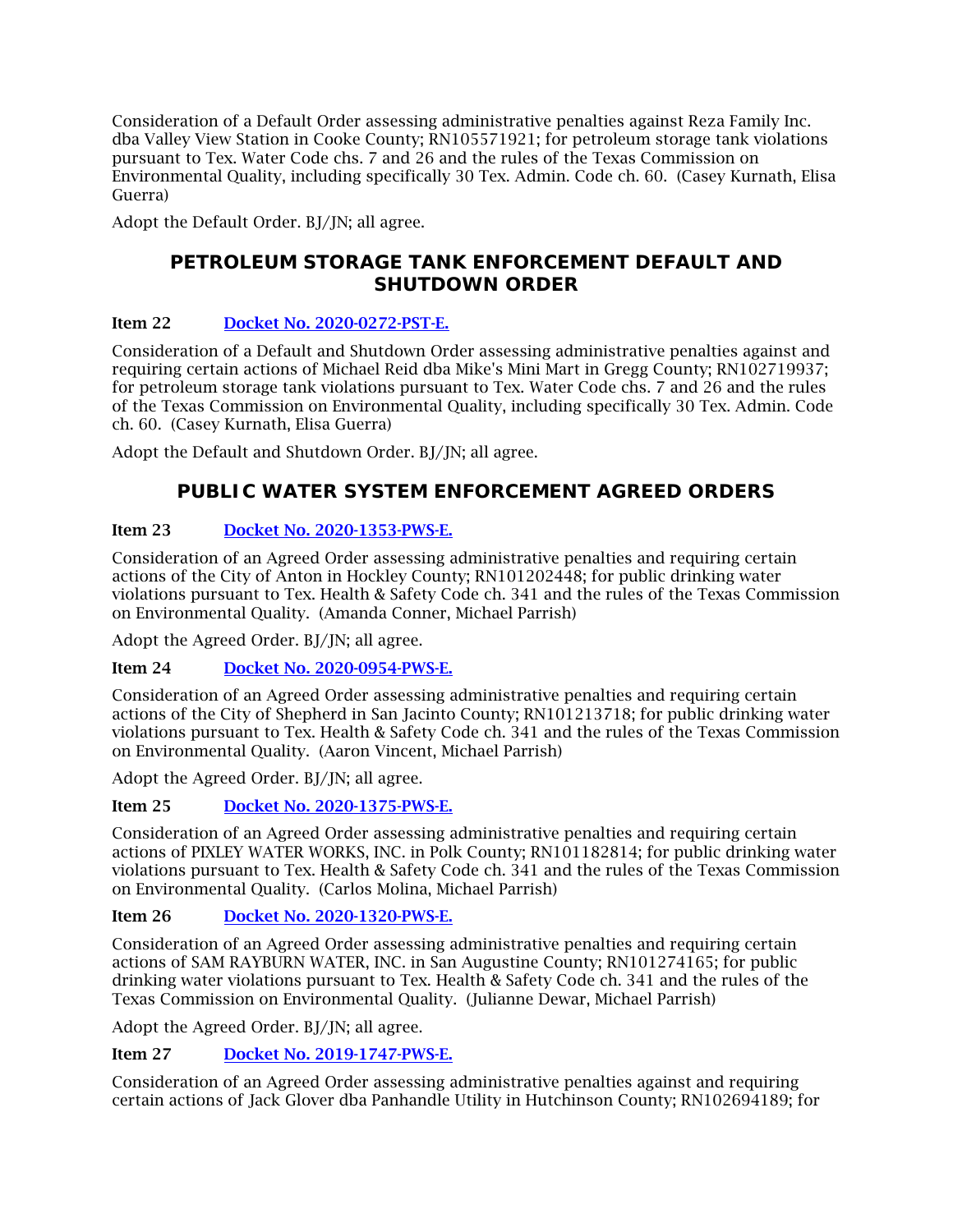public drinking water violations pursuant to Tex. Health & Safety Code ch. 341 and the rules of the Texas Commission on Environmental Quality. (John S. Merculief II, Elisa Guerra)

Adopt the Agreed Order. BJ/JN; all agree.

Item 28 [Docket No. 2020-1455-PWS-E.](http://www.tceq.texas.gov/assets/public/comm_exec/agendas/comm/backup/Agendas/2021/09-22-2021/1455PWS.pdf)

Consideration of an Agreed Order assessing administrative penalties against and requiring certain actions of Caney Creek Municipal Utility District of Matagorda County in Matagorda County; RN101384717; for public drinking water violations pursuant to Tex. Health & Safety Code ch. 341 and the rules of the Texas Commission on Environmental Quality. (Judy Bohr, Elisa Guerra)

Adopt the Agreed Order. BJ/JN; all agree.

## **PUBLIC WATER SUPPLY ENFORCEMENT DEFAULT ORDERS**

## Item 29 [Docket No. 2019-1504-PWS-E.](http://www.tceq.texas.gov/assets/public/comm_exec/agendas/comm/backup/Agendas/2021/09-22-2021/1504PWS.pdf)

Consideration of a Default Order assessing administrative penalties against and requiring certain actions of Larry E. Smith dba Little Lions Learning Academy in Bexar County; RN106357403; for public drinking water violations pursuant to Tex. Health & Safety Code ch. 341, Tex. Water Code ch. 5, and the rules of the Texas Commission on Environmental Quality. (Ryan Rutledge, Elisa Guerra)

Adopt the Default Order. BJ/JN; all agree.

## Item 30 [Docket No. 2020-0093-PWS-E.](http://www.tceq.texas.gov/assets/public/comm_exec/agendas/comm/backup/Agendas/2021/09-22-2021/0093PWS.pdf)

Consideration of a Default Order assessing administrative penalties against and requiring certain actions of CENTERLINE WATER SUPPLY CORPORATION, Clarence Grays dba CENTERLINE WATER SUPPLY CORPORATION, James A. McGruder dba CENTERLINE WATER SUPPLY CORPORATION, Walter E. Nix, Jr. dba CENTERLINE WATER SUPPLY CORPORATION, Donna Williams dba CENTERLINE WATER SUPPLY CORPORATION, and Terry Williams dba CENTERLINE WATER SUPPLY CORPORATION in Burleson County; RN101439776; for public drinking water violations pursuant to Tex. Health & Safety Code ch. 341 and the rules of the Texas Commission on Environmental Quality. (Ryan Rutledge, Elisa Guerra)

Adopt the Default Order. BJ/JN; all agree.

## Item 31 [Docket No. 2020-0719-PWS-E.](http://www.tceq.texas.gov/assets/public/comm_exec/agendas/comm/backup/Agendas/2021/09-22-2021/0719PWS.pdf)

Consideration of a Default Order assessing administrative penalties against and requiring certain actions of Brighton Manor Apartments, L.P. in Blanco County; RN102698743; for public drinking water violations pursuant to Tex. Health & Safety Code ch. 341 and the rules of the Texas Commission on Environmental Quality. (Ryan Rutledge, Elisa Guerra)

Adopt the Default Order. BJ/JN; all agree.

## **SLUDGE ENFORCEMENT AGREED ORDERS**

## Item 32 [Docket No. 2020-0889-SLG-E.](http://www.tceq.texas.gov/assets/public/comm_exec/agendas/comm/backup/Agendas/2021/09-22-2021/0889SLG.pdf)

Consideration of an Agreed Order assessing administrative penalties and requiring certain actions of Baker Septic Service, LLC in Comal County; RN109805341; for municipal solid waste violations pursuant to Tex. Health & Safety Code ch. 361, Tex. Water Code ch. 7, and the rules of the Texas Commission on Environmental Quality, including specifically 30 Tex. Admin. Code ch. 60. (Alejandro Laje, Michael Parrish)

Adopt the Agreed Order. BJ/JN; all agree.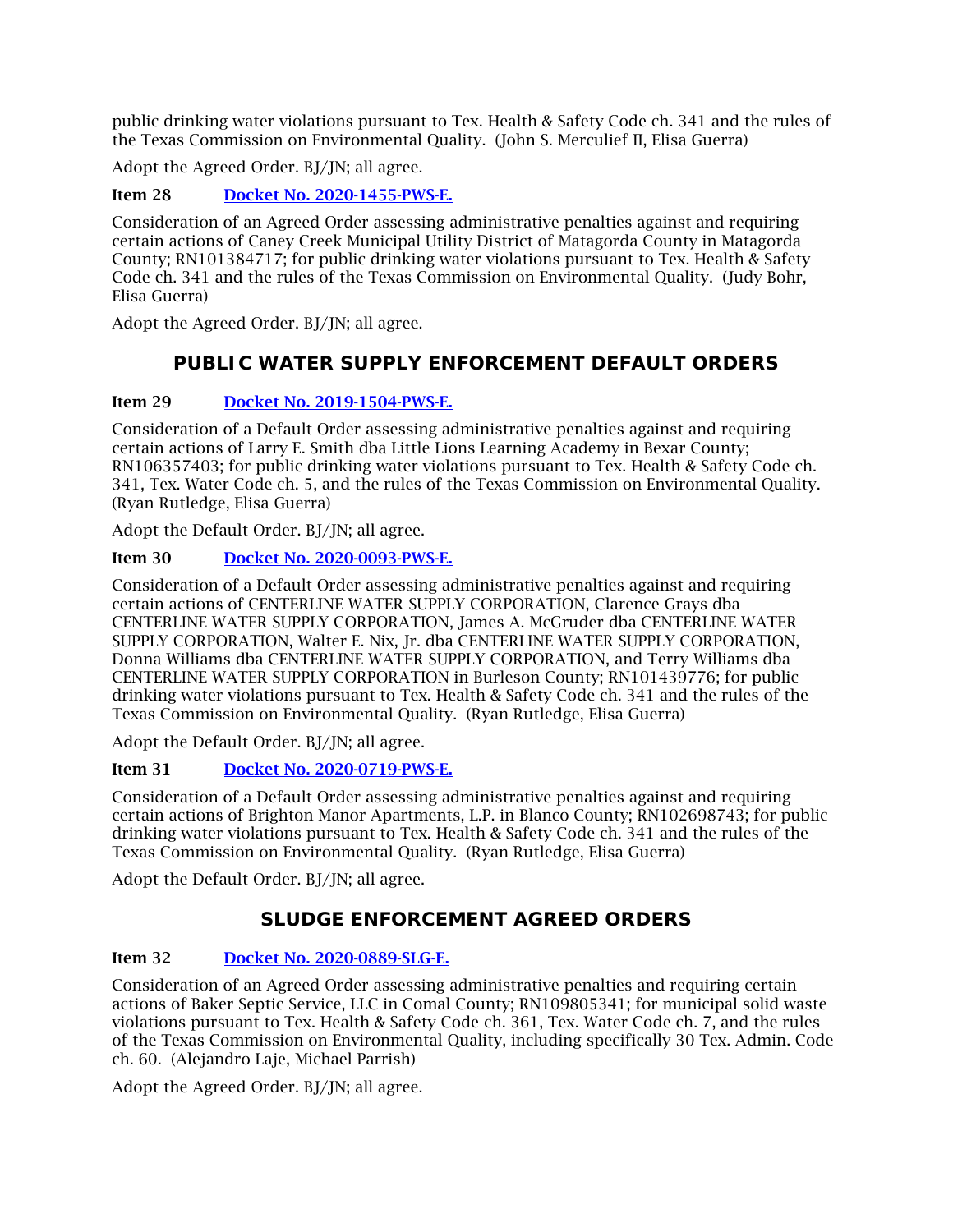#### Item 33 [Docket No. 2019-1514-SLG-E.](http://www.tceq.texas.gov/assets/public/comm_exec/agendas/comm/backup/Agendas/2021/09-22-2021/1514SLG.pdf)

Consideration of an Agreed Order assessing administrative penalties and requiring certain actions of LONGHORN SEPTIC SERVICE, L.C. in Polk County; RN102761384; for municipal solid waste violations pursuant to Tex. Water Code ch. 7, Tex. Health & Safety Code ch. 361, and the rules of the Texas Commission on Environmental Quality, including specifically 30 Tex. Admin. Code ch. 60. (Mark Gamble, Michael Parrish)

Adopt the Agreed Order. BJ/JN; all agree.

## **WATER QUALITY ENFORCEMENT AGREED ORDERS**

## Item 34 [Docket No. 2020-0780-WQ-E.](http://www.tceq.texas.gov/assets/public/comm_exec/agendas/comm/backup/Agendas/2021/09-22-2021/0780WQ.pdf)

Consideration of an Agreed Order assessing administrative penalties and requiring certain actions of CONATSER CONSTRUCTION TX, LP in Hood County; RN111033726; for water quality violations pursuant to Tex. Water Code chs. 7 and 26 and the rules of the Texas Commission on Environmental Quality, including specifically 30 Tex. Admin. Code ch. 60. (Caleb Olson, Michael Parrish)

Adopt the Agreed Order. BJ/JN; all agree.

## Item 35 [Docket No. 2020-0631-WQ-E.](http://www.tceq.texas.gov/assets/public/comm_exec/agendas/comm/backup/Agendas/2021/09-22-2021/0631WQ.pdf)

Consideration of an Agreed Order assessing administrative penalties against Renda Environmental, Inc. and the Trinity River Authority of Texas in Wise County; RN110743671; for water quality violations pursuant to Tex. Water Code chs. 7 and 26 and the rules of the Texas Commission on Environmental Quality, including specifically 30 Tex. Admin. Code ch. 60. (Caleb Olson, Michael Parrish)

Adopt the Agreed Order. BJ/JN; all agree.

## **MONTHLY ENFORCEMENT REPORT**

## Item 36 [Docket No. 2021-0097-MIS.](http://www.tceq.texas.gov/assets/public/comm_exec/agendas/comm/backup/Agendas/2021/09-22-2021/0097MIS.pdf)

Consideration of the Texas Commission on Environmental Quality Monthly Enforcement Report, submitted for discussion in accordance with Texas Water Code § 7.003. (Susan M. Jablonski, P.E., Melissa Cordell)

No action taken.

## **MISCELLANEOUS MATTERS**

## Item 37 [Docket No. 2021-0315-RES.](http://www.tceq.texas.gov/assets/public/comm_exec/agendas/comm/backup/Agendas/2021/09-22-2021/0315RES.pdf)

Consideration of a resolution appointing eight nominees to serve on the Municipal Solid Waste Management and Resource Recovery Advisory Council (Advisory Council) and appointing a current member as Advisory Council President. The Executive Director also requests that the Commission renew the Advisory Council. The Advisory Council reviews and evaluates the effect of state policies and programs on municipal solid waste (MSW) management; makes recommendations on matters related to MSW management; recommends legislation to encourage the efficient management of MSW; recommends policies for the use, allocation, or distribution of the planning fund; and recommends special studies and projects to further the effectiveness of MSW management and recovery for Texas. The Notice of Request for Nominations was published in the April 16, 2021 issue of the *Texas Register*. (Anju Chalise, Kayla Murray) (Project No. 2021-009-RES-NR)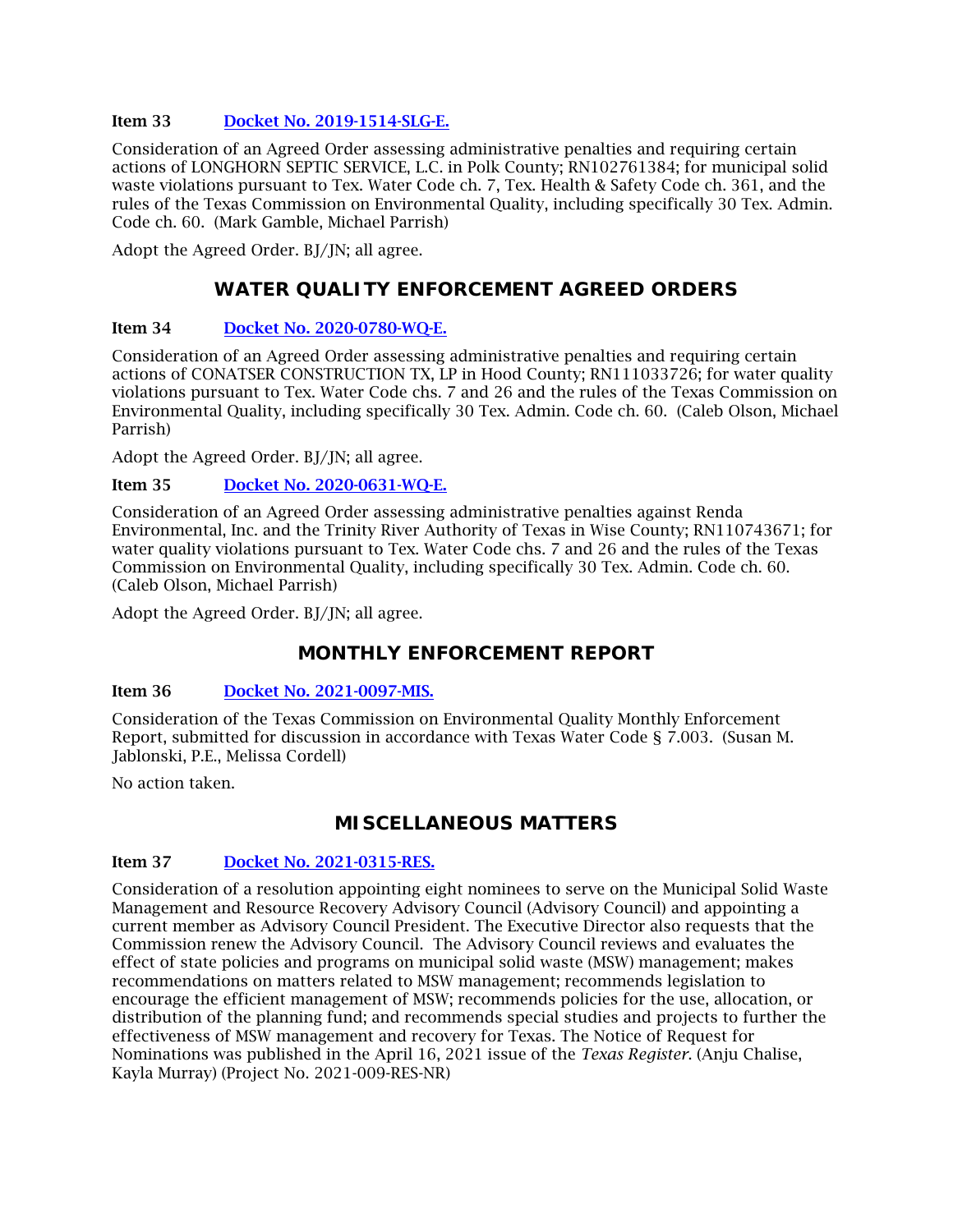Adopt the Executive Director's revised Resolution extending the existence of the Municipal Solid Waste Management and Resource Recovery Advisory Council until August 31, 2027, and filling the vacancies on the Municipal Solid Waste Management and Resource Recovery Advisory Council as follows: Tennell Atkins, as an elected official from a municipality with a population of 750,000 or more, to expire on August 31, 2023; Richard Abramowitz, as a representative for the general public who would not otherwise qualify as members, to expire on August 31, 2025; Steve Shannon, as a representative from a private environmental conservation organization, to expire on August 31, 2027; Frank Pugsley P.E., as a professional engineer from a private engineering firm with experience in the design and management of solid waste facilities, to expire August 31, 2027; Jennifer Lutz, as a registered waste tire processer, to expire August 31, 2027; Cheryl Mergo, as a representative from a planning region, to expire on August 31, 2027; Charles A. Rivette, as a solid waste professional with experience managing or operating a commercial solid waste landfill, to expire on August 31, 2027; Tom Yardley, as an elected official from a county with a population less than 150,000, to expire on August 31, 2017; and Appoint current advisory council member David Yanke as advisory council president, to expire August 31, 2023. BJ/JN; all agree.

## Item 38 [Docket No. 2021-0493-MIS.](http://www.tceq.texas.gov/assets/public/comm_exec/agendas/comm/backup/Agendas/2021/09-22-2021/0493MIS.pdf)

Consideration of the adoption of an amendment to air quality standard permit for concrete batch plants under Texas Health and Safety Code, Section 382.05195, Standard Permit, and 30 Texas Administrative Code (TAC) Chapter 116, Subchapter F, Standard Permits. The adopted amendment will update the standard permit to reinstate an exemption from emissions and distance limitations in 30 TAC Section 116.610(a)(1). The exemption was inadvertently removed during a previous amendment. Public notice of the proposed amendment was published in the May 28, 2021, issue of the *Texas Register* (46 TexReg 3440). (David Munzenmaier, Amy Browning; Non-Rule Project No. 2021-016-OTH-NR)

Adopt the amendments to the Air Quality Standard Permit for Concrete Batch Plants and the ED's revised Response to Comments. BJ/JN; all agree.

## Item 39 Docket No. [2021-0946-MIS.](http://www.tceq.texas.gov/assets/public/comm_exec/agendas/comm/backup/Agendas/2021/09-22-2021/0946MIS.pdf)

Discussion of the Office of Public Interest Counsel's Annual Report to the Commission made pursuant to Texas Water Code, Section 5.2725, Annual Report; Performance Measures. (Vic McWherter)

No action taken.

## **RULE MATTERS**

## Item 40 [Docket No. 2021-0682-RUL](http://www.tceq.texas.gov/assets/public/comm_exec/agendas/comm/backup/Agendas/2021/09-22-2021/0682RUL.pdf)

Consideration for publication of, and hearing on, proposed repealed Sections 308.1, 308.21, 308.31, 308.41, 308.71, 308.81, 308.91, 308.101, and 308.141 of 30 TAC Chapter 308, Criteria and Standards for the National Pollutant Discharge Elimination System; Section 314.1 of 30 TAC Chapter 314, Toxic Pollutant Effluent Standards; and Section 315.1 of 30 TAC Chapter 315, Pretreatment Regulations for Existing and New Sources of Pollution; and proposed new Sections 305.542 - 305.544 of 30 TAC Chapter 305, Consolidated Permits. The proposed rulemaking is the result of the 2019 quadrennial rule reviews of these chapters. The proposed rulemaking would repeal and re-propose these rules within Chapter 305, Subchapter P, with the exception of Chapter 308, Subchapters C and J which have been determined as obsolete. The proposed rulemaking would also adopt by reference 40 Code of Federal Regulations Part 125, Subpart N. (Laurie Fleet, Celia Castro) (Rule Project No. 2021-020-305-OW)

Approve the publication of, and hearing on, the proposed repeal of sections of 30 Texas Administrative Code Chapters 308, 314, and 315; and proposed adoption of new sections of 30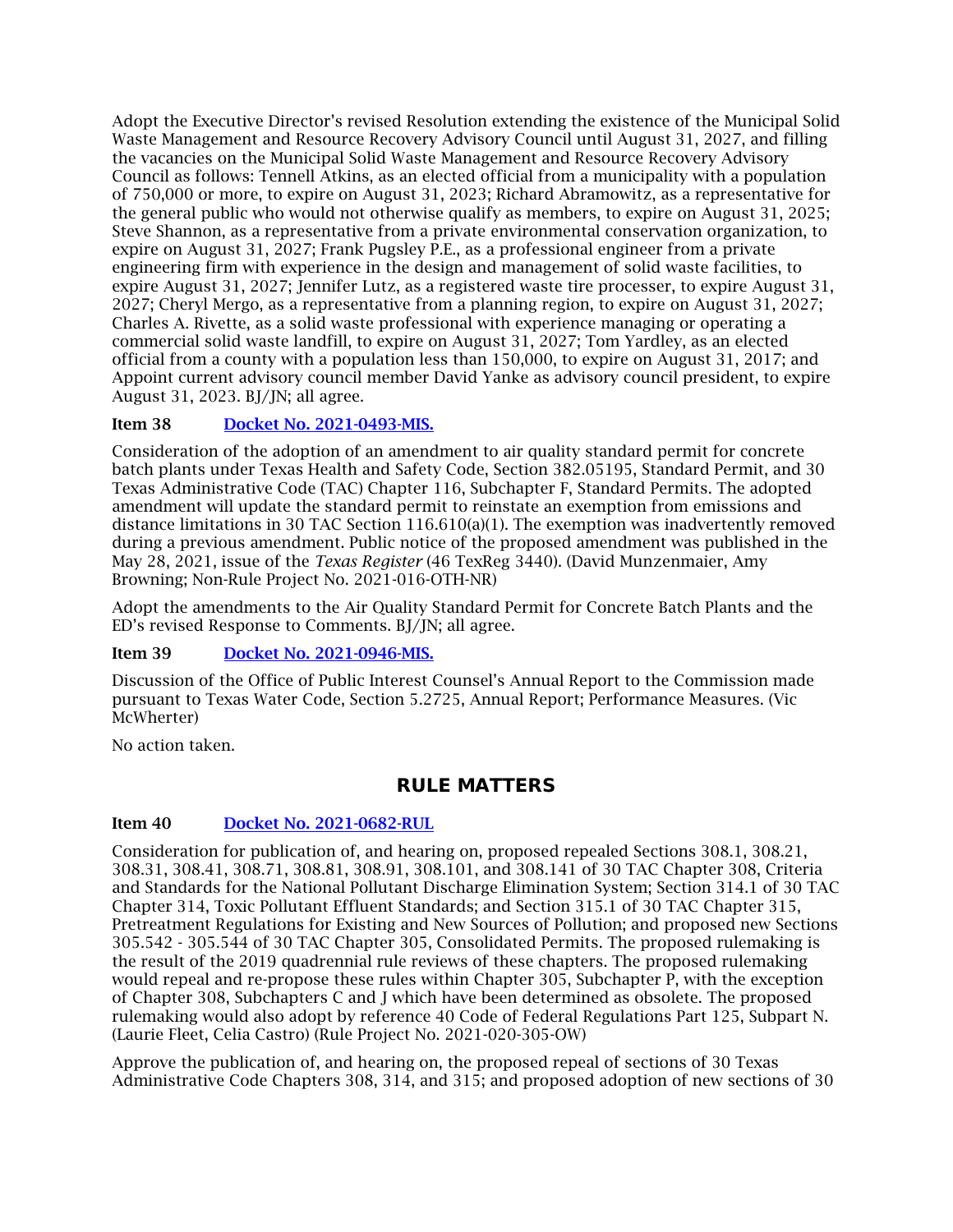Texas Administrative Code Chapter 305, as recommend by the Executive Director. BJ/JN; all agree.

Item 41 Docket No. [2021-0681-RUL.](http://www.tceq.texas.gov/assets/public/comm_exec/agendas/comm/backup/Agendas/2021/09-22-2021/0681RUL.pdf)

Consideration for publication of, and hearing on, proposed repealed Sections 321.71 - 321.81, 321.91 - 321.97, and 321.211 - 321.220 of 30 TAC Chapter 321, Control of Certain Activities by Rule, and Sections 351.41 - 351.45 of 30 TAC Chapter 351, Regionalization. The proposed rulemaking would repeal rules determined to be obsolete as a result of the Quadrennial Reviews of Chapters 321 and 351. (Laurie Fleet, Hollis Henley; Rule Project No. 2021-022-321- OW)

Approve the publication of, and hearing on, the proposed repeal of 30 Texas Administrative Code Chapter 321, Subchapters E, F, and L; and Chapter 351, Subchapter D, as recommend by the Executive Director. BJ/JN; all agree.

## **MONTHLY PUBLIC WATER SYSTEM REPORT**

#### Item 42 Docket No. 2021-0309-MIS.

Consideration of agency post-incident response actions related to the February 2021 severe winter storm, including plans to evaluate factors that impacted public water system response and recovery actions.

No action taken.

## **EXECUTIVE MEETING**

## Item 43 Docket No. 2021-0001-EXE.

The Commission will conduct a closed meeting to receive legal advice from its attorney(s) and will discuss pending or contemplated litigation, and/or settlement offers, as permitted by Section 551.071 of the Texas Open Meetings Act, Chapter 551 of the Texas Government Code. The Commission may also meet in open meeting to take action on this matter as required by Section 551.102 of the Texas Open Meetings Act, Chapter 551 of the Texas Government Code.

The Commission did not meet in Executive Session.

## Item 44 Docket No. 2021-0002-EXE.

The Commission will conduct a closed meeting to deliberate the appointment, employment, evaluation, reassignment, duties, discipline, or dismissal of the Commission's Executive Director, General Counsel, Chief Clerk, Public Interest Counsel, or Chief Auditor as permitted by Section 551.074 of the Texas Open Meetings Act, Chapter 551 of the Texas Government Code. The Commission may also meet in open meeting to take action on this matter as required by Section 551.102 of the Texas Open Meetings Act, Chapter 551 of the Texas Government Code.

The Commission did not meet in Executive Session.

#### Item 45 Docket No. 2021-0003-EXE.

The Commission will conduct a closed meeting to discuss the employment, evaluation, reassignment, duties, discipline or dismissal of a specific Commission employee(s) as permitted by Section 551.074 of the Texas Open Meetings Act, Chapter 551 of the Texas Government Code. The Commission may also meet in open meeting to take action on this matter as required by Section 551.102 of the Texas Open Meetings Act, Chapter 551 of the Texas Government Code.

The Commission did not meet in Executive Session.

## Item 46 Docket No. 2021-0004-EXE.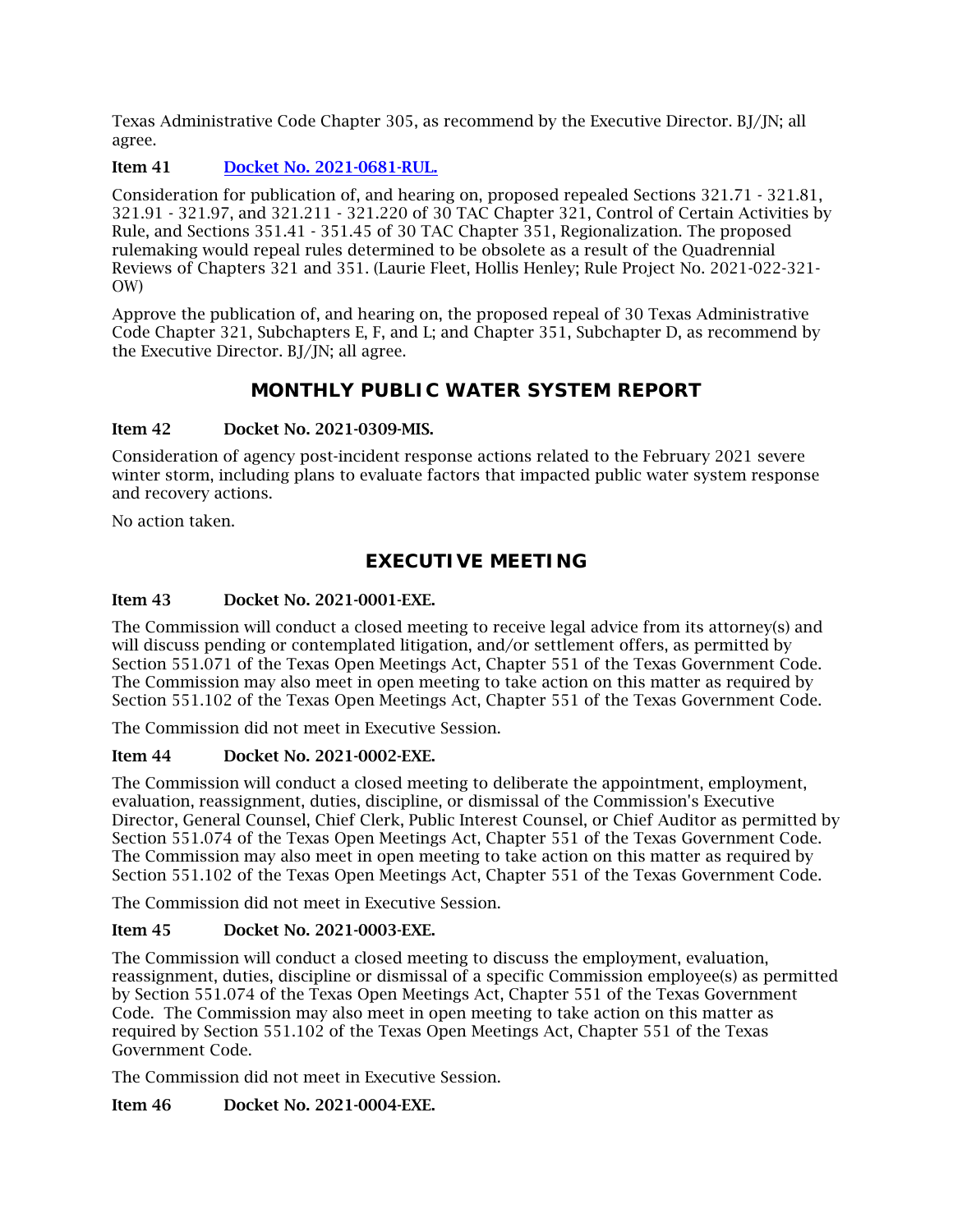The Commission will conduct a closed meeting to discuss their duties, roles, and responsibilities as Commissioners of the TCEQ pursuant to Section 551.074 of the Texas Open Meetings Act, Chapter 551 of the Texas Government Code. The Commission may also meet in open meeting to take action on this matter as required by Section 551.102 of the Texas Open Meetings Act, Chapter 551 of the Texas Government Code.

The Commission did not meet in Executive Session.

# **GENERAL INFORMATION/LA INFORMACIÓN GENERAL**

### **How to watch or listen to the meeting**

Members of the public may listen to the meeting telephonically by calling, toll-free, (415) 655- 0060 and entering Access Code 665-048-959. The public may also view live TCEQ meetings on the TCEQ YouTube Channel at no cost at:

[https://www.tceq.texas.gov/agency/decisions/agendas/webcasts.html.](https://www.tceq.texas.gov/agency/decisions/agendas/webcasts.html)

### **Cómo ver o escuchar la reunion**

Los miembros del público pueden escuchar la reunión por teléfono llamando sin cargo al (415) 655-0060 e ingresando el código de acceso 665-048-959. El público también puede ver las reuniones de la TCEQ en vivo en el canal de YouTube de la TCEQ sin costo en: [https://www.tceq.texas.gov/agency/decisions/agendas/webcasts.html.](https://www.tceq.texas.gov/agency/decisions/agendas/webcasts.html)

## **How to register and to address the Commission at the meeting**

Members of the public who would like to address the Commission on an item for which the Commission is accepting comment, must register as indicated below and access the meeting via webcast by navigating to:<https://www.gotomeeting.com/webinar/join-webinar> and entering Webinar ID 573-794-419. Those without internet access may call (512) 239-3313 before the meeting begins for assistance in accessing the meeting telephonically.

#### To register, you may provide information via the Public Participation Form at:

[https://www.tceq.texas.gov/assets/public/comm\\_exec/agendas/comm/AgendaRegistrationFor](https://www.tceq.texas.gov/assets/public/comm_exec/agendas/comm/AgendaRegistrationForm.docx) [m.docx.](https://www.tceq.texas.gov/assets/public/comm_exec/agendas/comm/AgendaRegistrationForm.docx) If you have challenges with the Public Participation Form, you may call (512) 239-3313 or email agenda@tceq.texas.gov and provide the following information: 1. Agenda item number; 2. Name; 3. Affiliation; 4. Address; 5. Phone number; 6. Whom you represent (self or company/client); and 7. Whether you wish to address the Commission, are available for questions from the Commission, or would like to be noted as present for the record.

Registration for Agenda will conclude at 9:30 a.m. Late registration could result in your missing the opportunity to comment on your item. Please note that the Commissioners may discuss or consider posted items in an order other than the order posted.

## **Cómo registrarse y dirigirse a la Comisión en la reunion**

Los miembros del público que deseen dirigirse a la Comisión sobre un tema sobre el cual la Comisión está aceptando comentarios, deben registrarse como se indica a continuación y acceder a la reunión a través de un webcast navegando a:

<https://www.gotomeeting.com/webinar/join-webinar> e ingresando el ID del seminario web 573- 794-419. Aquellos sin acceso a Internet pueden llamar al (512) 239-3313 antes de que comience la reunión para recibir ayuda para acceder a la reunión por teléfono.

Para registrarse, puede proporcionar información a través del Formulario de participación pública en:

[https://www.tceq.texas.gov/assets/public/comm\\_exec/agendas/comm/AgendaRegistrationFor](https://www.tceq.texas.gov/assets/public/comm_exec/agendas/comm/AgendaRegistrationForm.docx) [m.docx.](https://www.tceq.texas.gov/assets/public/comm_exec/agendas/comm/AgendaRegistrationForm.docx) Si tiene problemas con el Formulario de participación pública, puede llamar al (512) 239-3313 o enviar un correo electrónico a agenda@tceq.texas.gov y proporcionar la siguiente información: 1. Número de artículo de la agenda; 2. Nombre; 3. Afiliación; 4. Dirección; 5. Número de teléfono; 6. a quién representa (usted mismo o empresa / cliente); y 7. si desea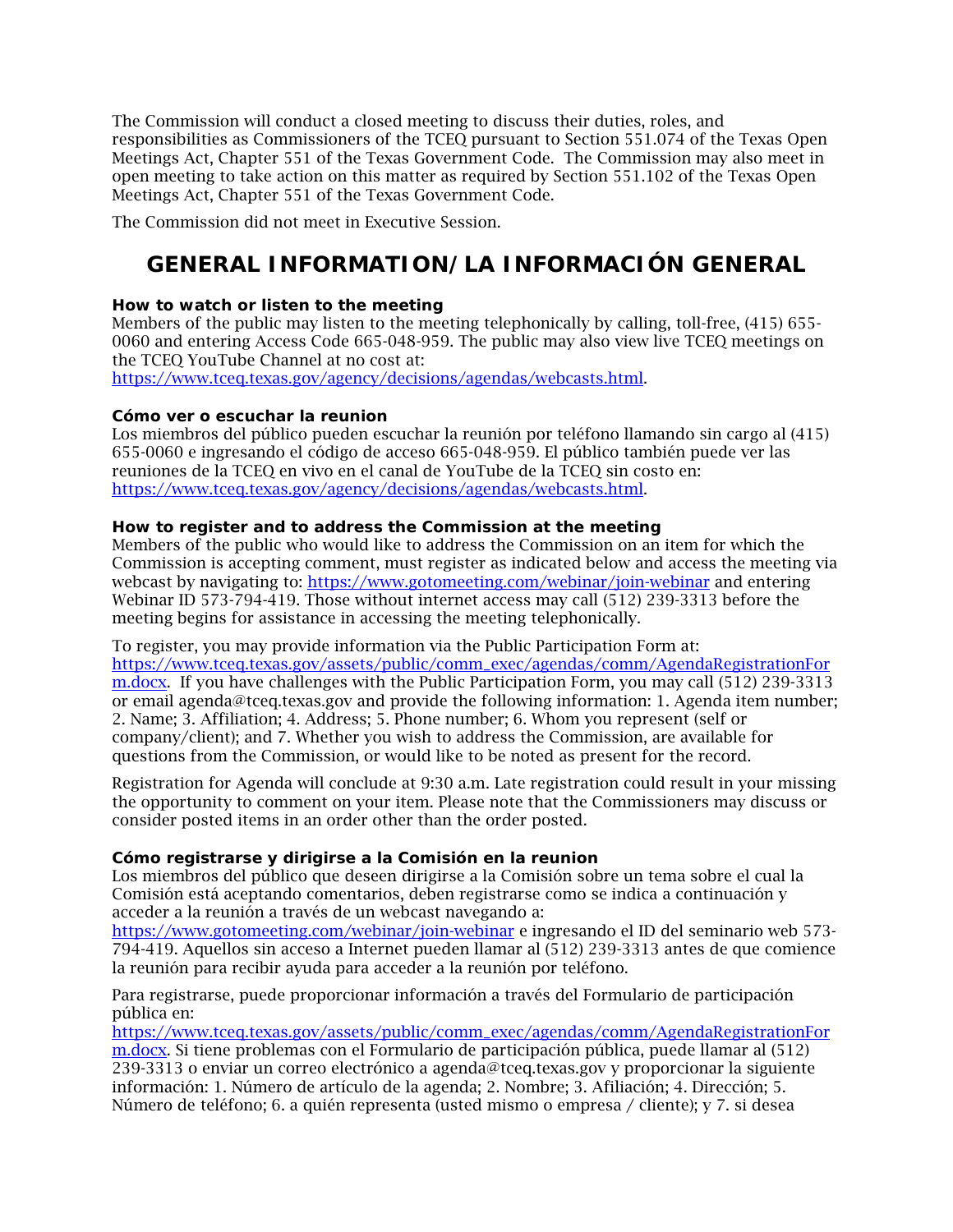dirigirse a la Comisión, si está disponible para las preguntas de la Comisión o si desea que se le anote como presente para que conste en acta.

El registro para la Agenda concluirá a las 9:30 a.m. El registro tardío podría resultar en que pierda la oportunidad de comentar sobre su artículo. Tenga en cuenta que los Comisionados pueden discutir o considerar los artículos publicados en un orden diferente al pedido publicado.

#### **How to ask for accommodations**

Persons with disabilities who may plan to attend the TCEQ Agenda and who may need auxiliary aids or services such as interpreters for persons who are deaf or hearing impaired, readers, large print, or braille are requested to contact the Office of the Chief Clerk at (512) 239-3300 at least five (5) work days prior to the Agenda, so that appropriate arrangements can be made.

#### **Cómo solicitar adaptaciones**

Se solicita a las personas con discapacidades que planeen asistir a la Agenda de la TCEQ y que puedan necesitar ayudas o servicios auxiliares, como intérpretes para personas sordas o con problemas de audición, lectores, letra grande o braille, que se comuniquen con la Oficina del Secretario en Jefe al (512) 239-3300 al menos cinco (5) días hábiles antes de la agenda, para que se puedan hacer los arreglos apropiados.

#### **How to ask for an interpreter**

Persons who desire the assistance of an interpreter in conjunction with their oral presentation at this TCEQ Agenda are requested to contact the Office of Chief Clerk at (512) 239-3300 at least five (5) work days prior to the Agenda so that appropriate arrangements may be made.

#### **Cómo pedir un intérprete**

Se solicita a las personas que deseen la asistencia de un intérprete junto con su presentación oral en esta Agenda de la TCEQ que se comuniquen con la Oficina del Secretario en Jefe al (512) 239-3300 al menos cinco (5) días hábiles antes de la Agenda para que los arreglos apropiados puede hacerse.

#### **How to read the Agenda document**

The Agenda document above includes hyperlinks (docket numbers highlighted in blue) that enable the user to view agenda backup documents [documents pertaining to a particular matter that have been filed with the Office of the Chief Clerk (OCC)]. Updates to backup documents will be noted under the hyperlinks.

#### **Cómo leer el documento de la Agenda**

El documento de la Agenda anterior incluye hipervínculos (números de expediente resaltados en azul) que permiten al usuario ver los documentos de respaldo de la agenda [documentos relacionados con un asunto en particular que se han presentado en la Oficina del Secretario en Jefe (OCC)]. Las actualizaciones de los documentos de respaldo se anotarán debajo de los hipervínculos.

#### **Weapons Prohibited**

Pursuant to Section 46.03, Penal Code (places weapons prohibited), a person may not carry a firearm or other weapon into this meeting.

#### **Armas prohibidas**

En conformidad con la Sección 46.03, Código Penal (lugares con prohibición de armas), una persona no puede portar un arma de fuego u otra arma en esta reunión.